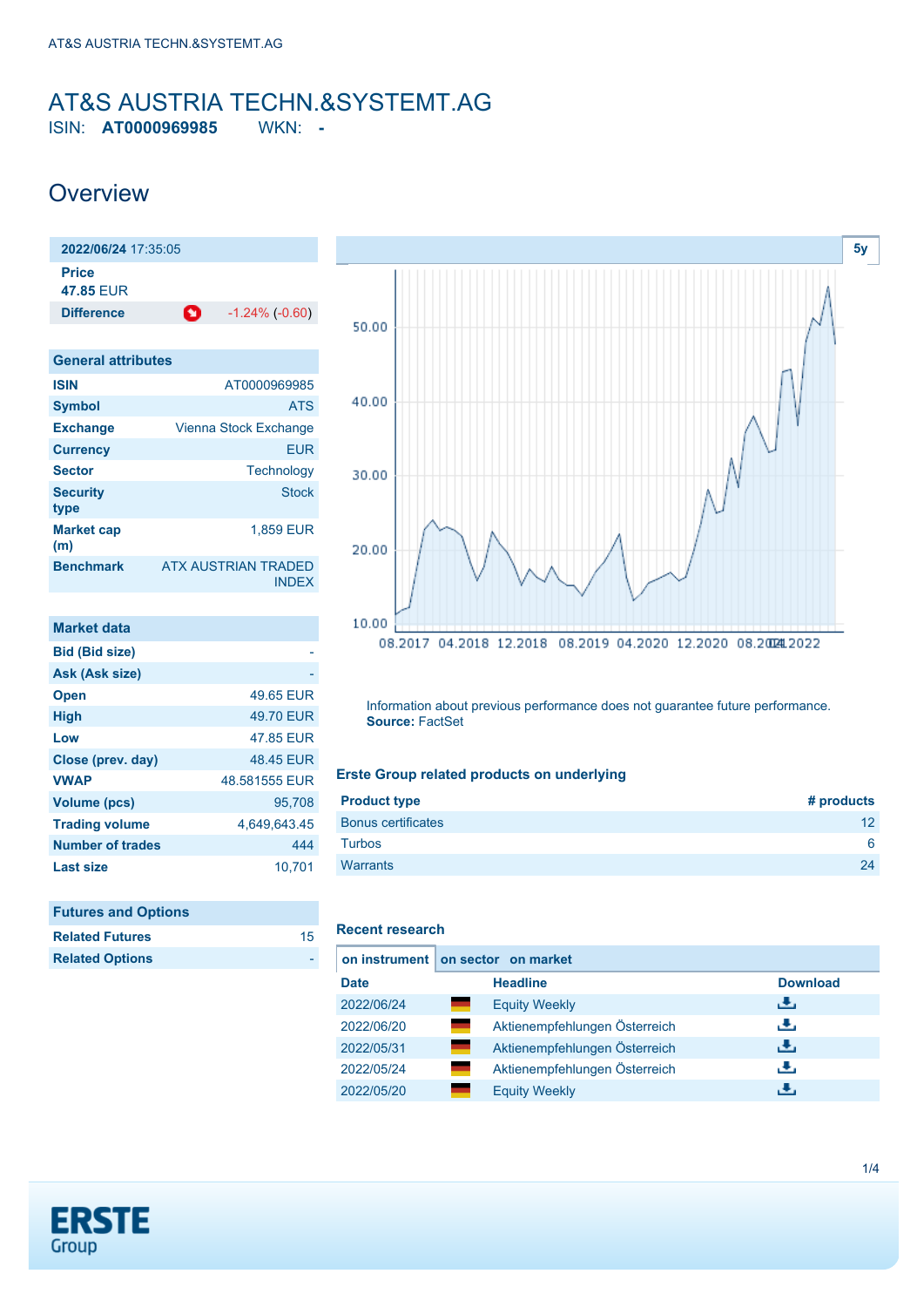# Details

**2022/06/24** 17:35:05 **Price**

**47.85** EUR

**Difference** -1.24% (-0.60)

| <b>General attributes</b> |                                            |
|---------------------------|--------------------------------------------|
| <b>ISIN</b>               | AT0000969985                               |
| <b>Symbol</b>             | <b>ATS</b>                                 |
| <b>Exchange</b>           | Vienna Stock Exchange                      |
| <b>Currency</b>           | EUR                                        |
| <b>Sector</b>             | Technology                                 |
| <b>Security</b><br>type   | <b>Stock</b>                               |
| <b>Market cap</b><br>(m)  | 1.859 EUR                                  |
| <b>Benchmark</b>          | <b>ATX AUSTRIAN TRADED</b><br><b>INDEX</b> |

| <b>Market data</b>      |               |
|-------------------------|---------------|
| <b>Bid (Bid size)</b>   |               |
| Ask (Ask size)          |               |
| <b>Open</b>             | 49.65 EUR     |
| <b>High</b>             | 49.70 EUR     |
| Low                     | 47.85 EUR     |
| Close (prev. day)       | 48.45 EUR     |
| <b>VWAP</b>             | 48.581555 EUR |
| Volume (pcs)            | 95.708        |
| <b>Trading volume</b>   | 4,649,643.45  |
| <b>Number of trades</b> | 444           |
| Last size               | 10.701        |

| <b>Performance and Risk</b> |  |
|-----------------------------|--|
|-----------------------------|--|

|                   | 6m       | 1v        | 3v         |
|-------------------|----------|-----------|------------|
| Perf $(\%)$       | $+8.04%$ | $+35.01%$ | $+219.68%$ |
| Perf (abs.)       | $+3.60$  | $+12.55$  | $+33.26$   |
| <b>Beta</b>       | 1.12     | 1.10      | 1.00       |
| <b>Volatility</b> | 58.59    | 51.70     | 49.32      |



Information about previous performance does not guarantee future performance. **Source:** FactSet

| <b>Price data</b>                             |                        |
|-----------------------------------------------|------------------------|
| Ø price 5 days $\vert$ Ø volume 5 days (pcs.) | 48.18 EUR (160,781)    |
| Ø price 30 days   Ø volume 30 days (pcs.)     | 51.98 EUR (123,212)    |
| Ø price 100 days   Ø volume 100 days (pcs.)   | 49.31 EUR (109,482)    |
| Ø price 250 days   Ø volume 250 days (pcs.)   | 42.91 EUR (91,855)     |
| <b>YTD High   date</b>                        | 57.50 EUR (2022/05/24) |
| <b>YTD Low   date</b>                         | 36.55 EUR (2022/01/24) |
| 52 Weeks High   date                          | 57.50 EUR (2022/05/24) |
| 52 Weeks Low   date                           | 29.55 EUR (2021/10/11) |

**Erste Group related products on underlying**

| <b>Product type</b>       | # products      |
|---------------------------|-----------------|
| <b>Bonus certificates</b> | 12 <sup>2</sup> |
| <b>Turbos</b>             | 6               |
| Warrants                  | 24              |

# **All listings for AT&S AUSTRIA TECHN.&SYSTEMT.AG Exchange Date Time Price Trading**

#### **volume Number of trades**

**(mio.)**

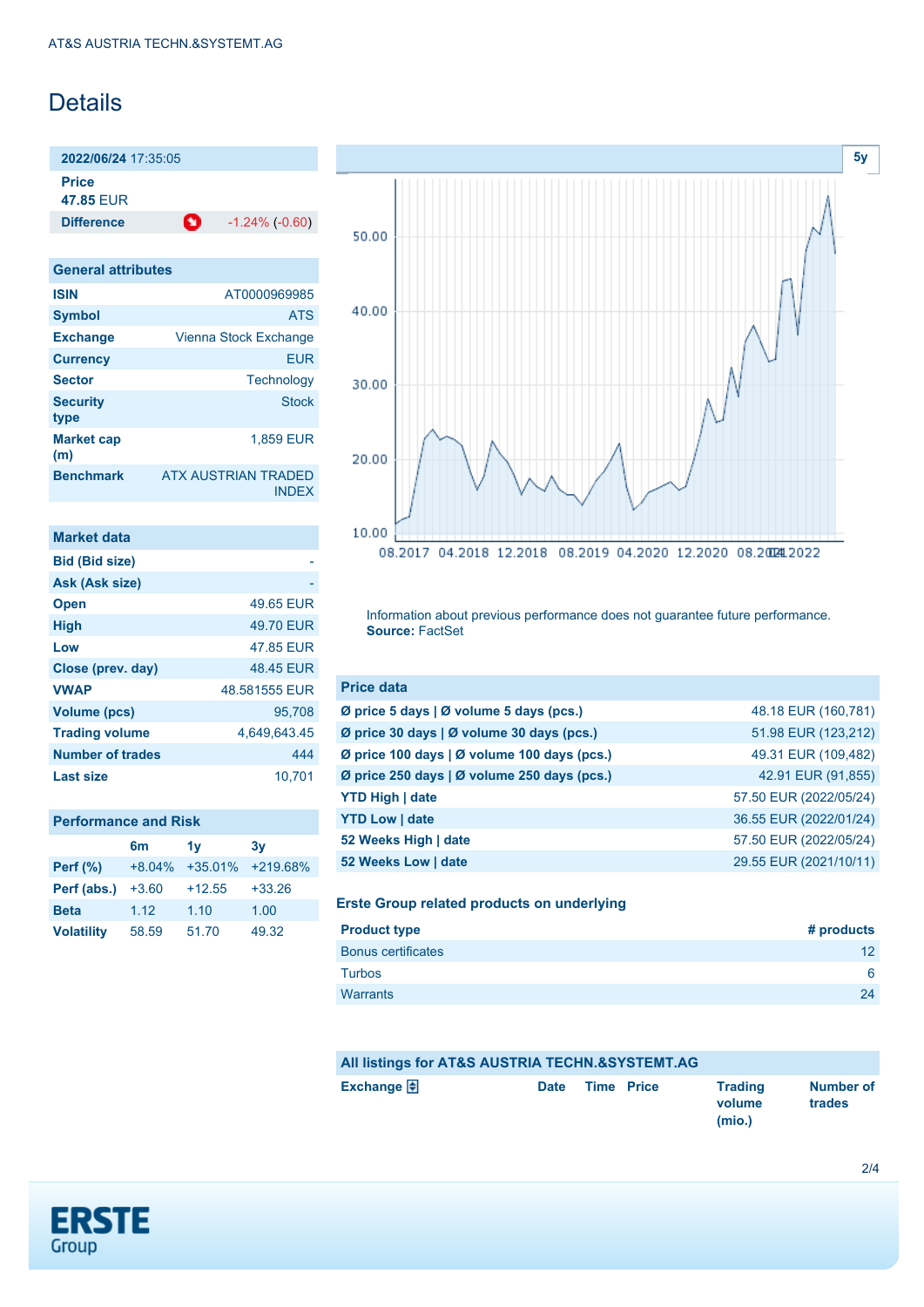| <b>Xetra</b>                                                    | 2022/<br>06/24 |       | 17:35 48.30 EUR         | 0.43 | 244            |
|-----------------------------------------------------------------|----------------|-------|-------------------------|------|----------------|
| Vienna Stock Exchange                                           | 2022/<br>06/24 |       | 17:35 47.85 EUR         | 4.65 | 444            |
| Tradegate                                                       | 2022/<br>06/24 |       | 22:26 48.25 EUR         | 0.50 | 95             |
| <b>Stuttgart</b>                                                | 2022/<br>06/24 |       | 16:49 48.35 EUR         | 0.00 | 10             |
| <b>Prague Stock Exchange</b>                                    | 2022/<br>01/04 |       | 09:04 1,109.00 CZK 0.11 |      | $\mathbf{1}$   |
| <b>Munich</b>                                                   | 2022/<br>06/24 |       | 08:00 48.85 EUR         | 0.00 | 1              |
| <b>London Stock Exchange</b><br><b>European Trade Reporting</b> | 2022/<br>06/24 |       | 17:30 47.925 EUR        | 0.00 | $\overline{2}$ |
| Hanover                                                         | 2022/<br>06/24 |       | 08:15 48.85 EUR         | 0.00 | 1              |
| Hamburg                                                         | 2022/<br>06/24 |       | 08:15 48.85 EUR         | 0.00 | $\mathbf{1}$   |
| Frankfurt                                                       | 2022/<br>06/24 |       | 16:35 48.35 EUR         | 0.00 | 4              |
| <b>FINRA other OTC Issues</b>                                   | 2021/<br>09/14 |       | 15:32 43.90 USD         | 0.00 | $\mathbf{1}$   |
| <b>Duesseldorf</b>                                              | 2022/<br>06/24 |       | 19:31 48.00 EUR         | 0.00 | 13             |
| <b>Berlin</b>                                                   | 2022/<br>06/24 | 08:01 | 48.85 EUR               | 0.00 | 1              |